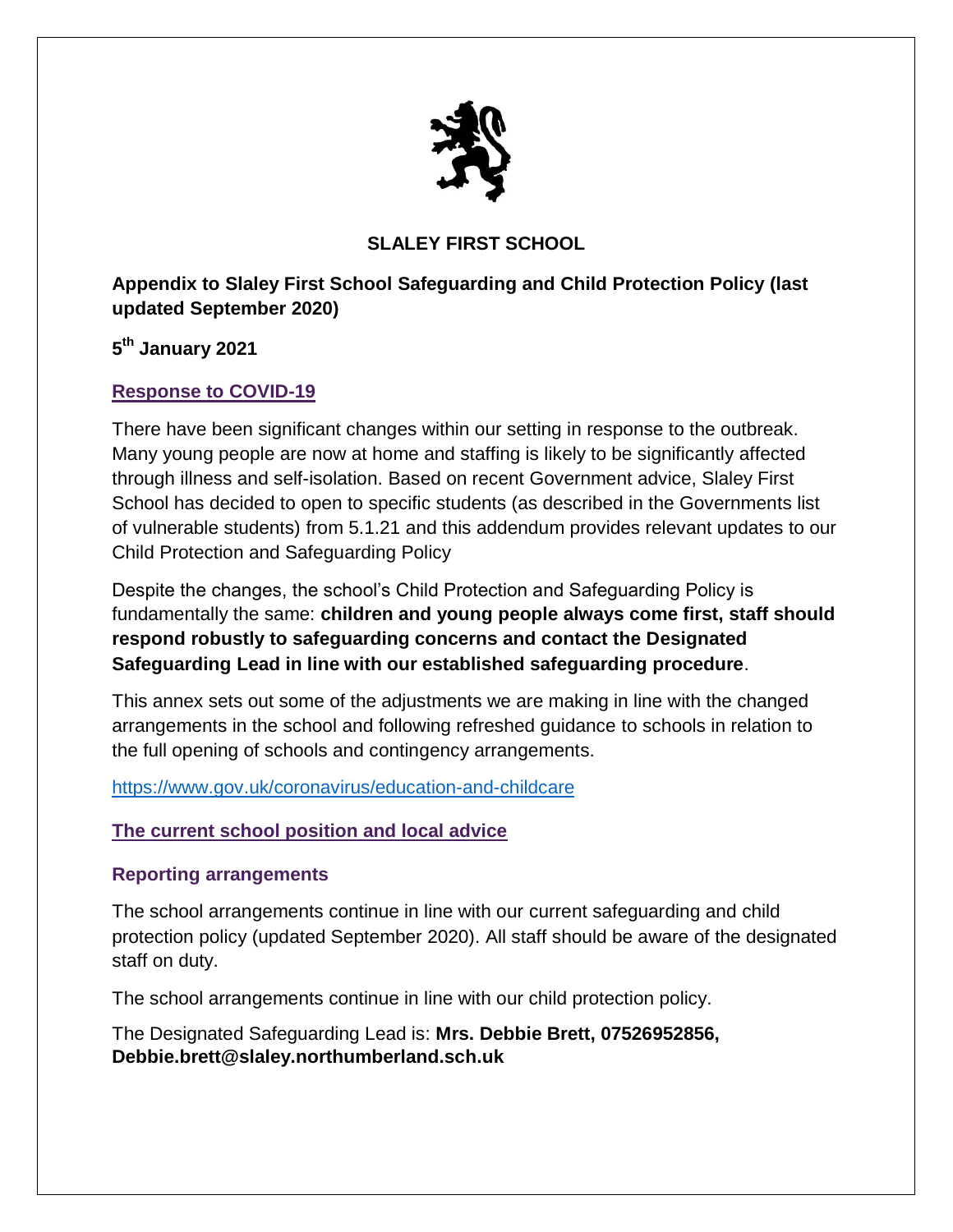The Deputy DSLs are: **Mrs. Rachel O'Neill, 07871173416, Rachel.oneill@slaley.northumberland.sch.uk**

**In the event of an emergency the following colleagues from neighbouring schools can also be contacted to provide advice** 

The Designated Safeguarding Lead at **Whitley Chapel First School** is: **Miss Jenny Morgan, 01434 673294, jenny.morgan@whitleyfirst.northumberland.sch.uk**

**In an emergency situation, where no DSL is immediately contactable staff should**

● **call OneCall to seek advice 01670 536400**

### **or contact the Schools' Safeguarding team**

● **01670 622720** 

## **If there is an emergency where a child has been injured call the emergency services**

Staff will continue to follow the Child Protection procedure and advise the safeguarding leads immediately about concerns they have about any child, whether in school or not. COVID-19 means a need for increased vigilance due to the pressures on services, families and young people, rather than a reduction in our standards.

Children's services may be affected by the impact of the virus on staff and an increased demand for services. Where a child is at risk of significant harm there may be a need to be persistent in referring concerns to the local authority. The arrangements for contacting children's services are:

# **Reporting your concerns to OneCall in the usual way – 01670 536400**

### **Identifying Vulnerability**

Based on our knowledge of the children and young people in school and their individual vulnerabilities we have identified the most vulnerable children.

We have put in place specific arrangements in respect of the following groups, as identified by the DfE as vulnerable

Vulnerable children and young people include those who:

- are assessed as being in need under section 17 of the Children Act 1989, including children and young people who have a child in need plan, a child protection plan or who are a looked-after child
- have an education, health and care (EHC) plan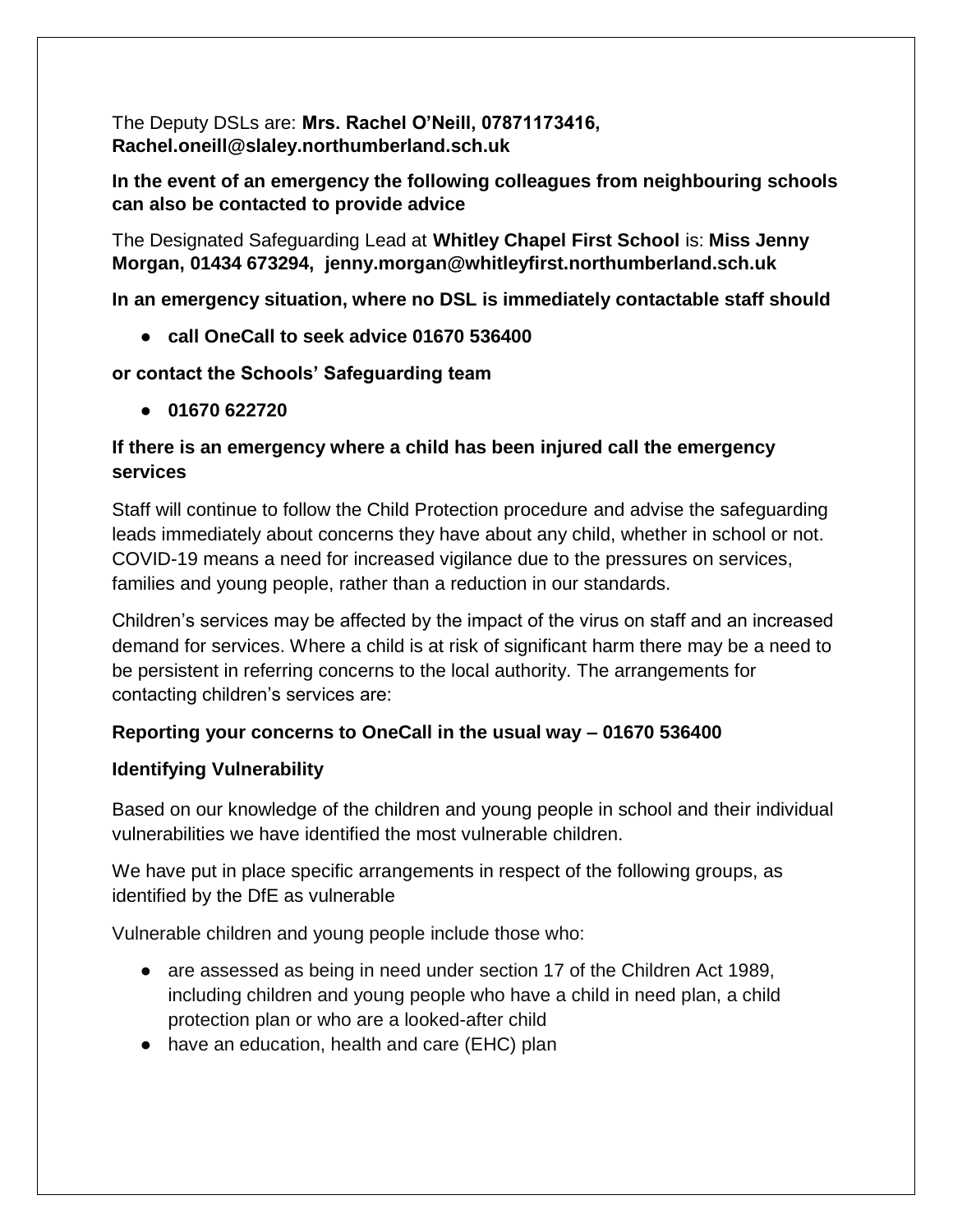- have been identified as otherwise vulnerable by educational providers or local authorities (including children's social care services), and who could therefore benefit from continued full-time attendance, this might include:
	- o children and young people on the edge of receiving support from children's social care services or in the process of being referred to children's services
	- o adopted children or children on a special guardianship order
	- o those at risk of becoming NEET ('not in employment, education or training')
	- o those living in temporary accommodation
	- o those who are young carers
	- $\circ$  those who may have difficulty engaging with remote education at home (for example due to a lack of devices or quiet space to study)
	- o care leavers
	- $\circ$  any students who need to attend to receive support or manage risks to their mental health
- Children of key workers may also attend school

[https://www.gov.uk/government/publications/coronavirus-covid-19-maintaining](https://www.gov.uk/government/publications/coronavirus-covid-19-maintaining-educational-provision/guidance-for-schools-colleges-and-local-authorities-on-maintaining-educational-provision)[educational-provision/guidance-for-schools-colleges-and-local-authorities-on](https://www.gov.uk/government/publications/coronavirus-covid-19-maintaining-educational-provision/guidance-for-schools-colleges-and-local-authorities-on-maintaining-educational-provision)[maintaining-educational-provision](https://www.gov.uk/government/publications/coronavirus-covid-19-maintaining-educational-provision/guidance-for-schools-colleges-and-local-authorities-on-maintaining-educational-provision)

Where a child has an individual plan, this has been shared with other agencies involved in their care, including where appropriate their social worker and the Virtual School Head for Looked After and previously Looked After Children.

In addition, the following groups have specific arrangements around contact and support from the school.

 $\bullet$  Children at home  $-$  These children have regular face-to-face contact with their class teacher (via Google Meet) so that any issues or concerns that may arise are dealt with promptly. It also gives the children an opportunity to discuss how they are feeling and how the work is going.

### **Attendance**

The school is following the [guidance provided by the government](https://www.gov.uk/government/publications/coronavirus-covid-19-attendance-recording-for-educational-settings/process-for-recording-attendance-and-using-the-educational-setting-status-form) in relation to marking registers and is following [register coding advice](http://northumberlandeducation.co.uk/wp-content/uploads/2020/06/Register-coding-from-01.06.20.pdf) issued by the Local Authority.

Where a child is expected and does not arrive, the school will follow our attendance procedure and contact the family. If contact is not possible by 9:30am the DSL must be informed. The DSL will attempt a range of methods to contact the parent (telephone, email, Google Meet, through a relative etc.) but if necessary, arrange a home visit by the school or another appropriate agency. A risk assessment will be undertaken to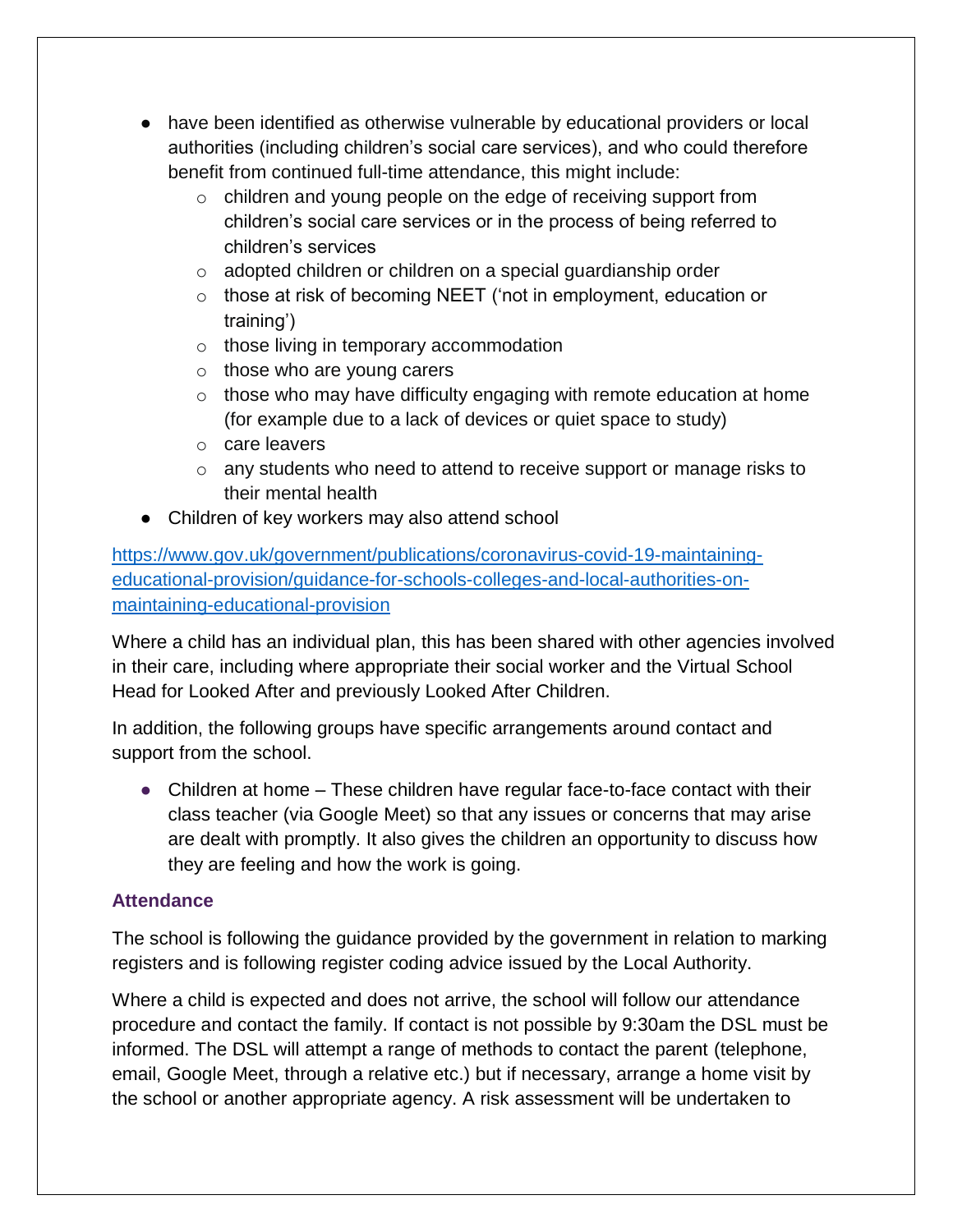consider and manage the implications of COVID-19 alongside other risks perceived to the child. The risk of COVID-19 **does not override** the duty on the school to ensure children and young people are safe.

The school will also follow the attendance procedure if contact proves impossible with children at home:

On a daily basis DSLs should:

• Make sure they know which children on their school roll have a social worker and/or and EHCP

• Know who to expect at school each day

• If an expected child doesn't arrive then contact home - parent/carer (i.e., carry out the usual reasonable checks for CME)

• If you can't make contact then contact the social worker and education welfare [\(educationwelfare@northumberland.gov.uk\)](mailto:educationwelfare@northumberland.gov.uk)

If you have significant concerns about a child who is either expected to attend or who is currently at home, then you should contact OneCall in the usual way – 01670 536400.

### **Staff will be aware of increased risk**

The pressures on children and their families at this time are significant. There will be heightened awareness of family pressures through being contained in a small area, poverty, and financial or health anxiety. These areas should be considered in the setting of any work for children to undertake at home (including recognising the impact of online learning – see below). Staff will be aware of the mental health of both children and their parents and carers, informing the DSL about any concerns.

#### **Peer on peer abuse**

We recognise the potential for abuse to go on between young people, especially in the context of a school closure or partial closure. Our staff will remain vigilant to the signs of peer on peer abuse, including those between young people who are not currently attending our provision. Extra care should be taken where groups have mixed age, developmental stages, are attending other schools as an interim measure and similar. When making contact with these families our staff will ask about relationships between learners.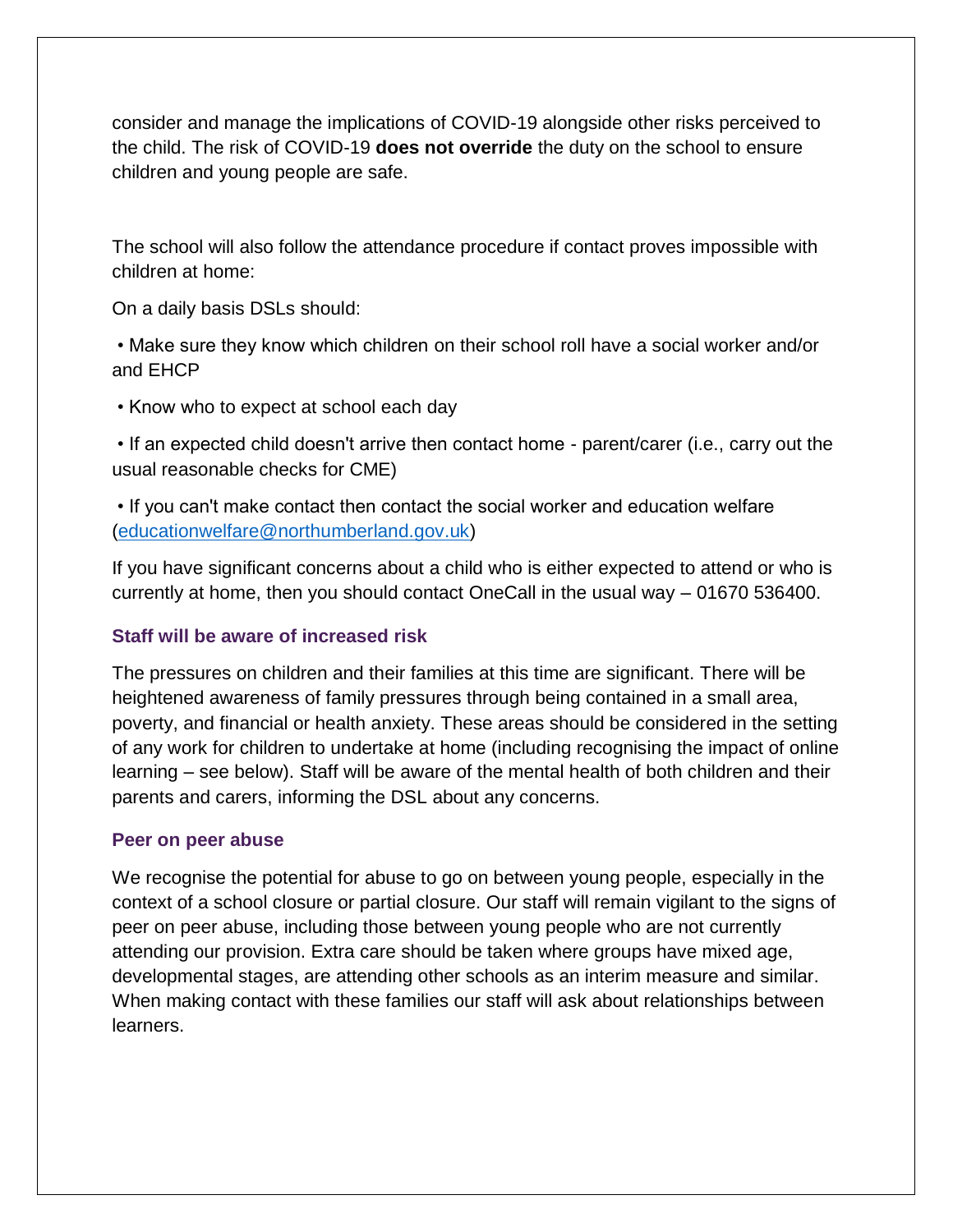We also address the issue of peer-on-peer abuse in our remote learning curriculum. Weekly RHE lessons continue for all pupils and Parents are be directed to safeguarding resources e.g. on websites such as ThinkuKnow.

## **Risk online**

Young people will be using the internet more during this period. The school may also use online approaches to deliver training or support. Staff will be aware of the signs and signals of cyberbullying and other online risks and apply the same child-centred safeguarding practices as when children were learning at the school.

- The school continues to ensure [appropriate filters and monitors are in place](https://www.saferinternet.org.uk/advice-centre/teachers-and-school-staff/appropriate-filtering-and-monitoring)
- Our governing body will [review arrangements](https://www.gov.uk/government/publications/online-safety-in-schools-and-colleges-questions-from-the-governing-board) to ensure they remain appropriate
- The school has taken on board guidance from the [UK Safer Internet Centre](https://swgfl.org.uk/resources/safe-remote-learning/) on safe remote learning and guidance for [safer working practice](https://www.saferrecruitmentconsortium.org/GSWP%20Sept%202019.pdf) from the Safer Recruitment Consortium. We have reviewed the code of conduct and information sharing policy accordingly.
- Staff have discussed the risk that professional boundaries could slip during this exceptional period and been reminded of the school's code of conduct and importance of using school systems to communicate with children and their families.
- Staff have read the [20 safeguarding considerations for livestreaming](https://static.lgfl.net/LgflNet/downloads/digisafe/Safe-Lessons-by-Video-and-Livestream.pdf) prior to delivering any live-streamed sessions.
- Children and young people accessing remote learning receive guidance on keeping safe online and know how to raise concerns with the school, [Childline,](https://www.childline.org.uk/?utm_source=google&utm_medium=cpc&utm_campaign=UK_GO_S_B_BND_Grant_Childline_Information&utm_term=role_of_childline&gclsrc=aw.ds&&gclid=EAIaIQobChMIlfLRh-ez6AIVRrDtCh1N9QR2EAAYASAAEgLc-vD_BwE&gclsrc=aw.ds) the [UK Safer Internet Centre](https://reportharmfulcontent.com/) and [CEOP.](https://www.ceop.police.uk/safety-centre/)
- Parents and carers have received information about keeping children safe online with peers, the school, other education offers they may access and the wider internet community. We have set out the school's approach, including the sites children will be asked to access and set out who from the school (if anyone) their child is going to be interacting with online. Parents have been offered the following links:
	- $\circ$  [Internet matters](https://www.internetmatters.org/?gclid=EAIaIQobChMIktuA5LWK2wIVRYXVCh2afg2aEAAYASAAEgIJ5vD_BwE) for support for parents and carers to keep their children safe online
	- o [London Grid for Learning](http://www.lgfl.net/online-safety/) for support for parents and carers to keep their children safe online
	- o [Net-aware](https://www.net-aware.org.uk/) for support for parents and carers from the NSPCC
	- $\circ$  [Parent info](https://parentinfo.org/) for support for parents and carers to keep their children safe online
	- $\circ$  [Thinkuknow](http://www.thinkuknow.co.uk/) for advice from the National Crime Agency to stay safe online
	- o UK [Safer Internet Centre](https://www.saferinternet.org.uk/advice-centre/parents-and-carers) advice for parents and carers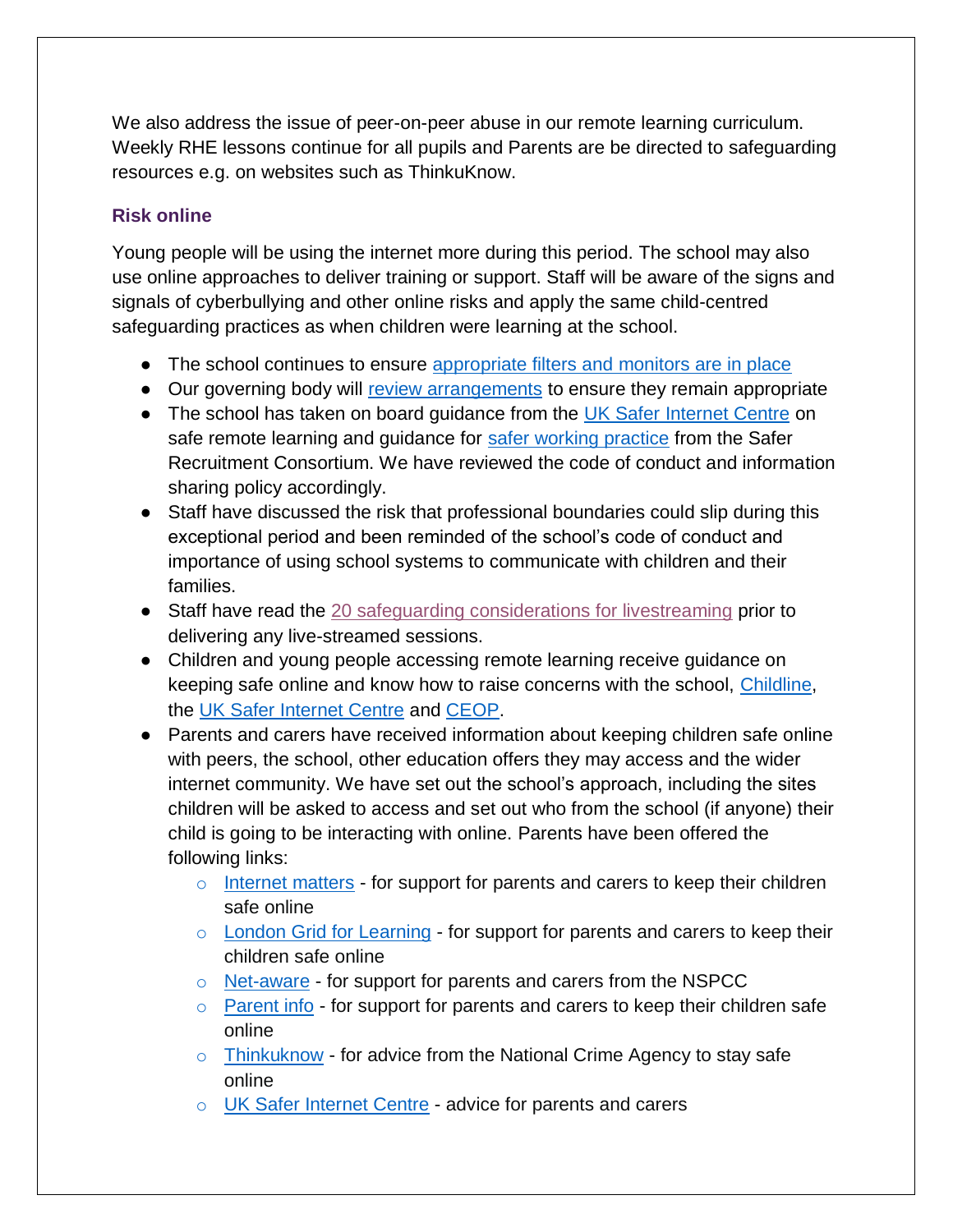● Free additional support for staff in responding to online safety issues can be accessed from the [Professionals Online Safety Helpline at the UK Safer Internet](https://www.saferinternet.org.uk/helpline/professionals-online-safety-helpline)  [Centre.](https://www.saferinternet.org.uk/helpline/professionals-online-safety-helpline)

#### **Allegations or concerns about staff**

With such different arrangements young people could be at greater risk of abuse from staff or volunteers. We remind all staff to maintain the view that 'it could happen here' and to immediately report any concern, no matter how small, to the safeguarding team.

Any staff or volunteers from outside our setting will complete an induction to ensure they are aware of the risks and know how to take action if they are concerned.

We have confirmed the arrangements to contact the LADO at the local authority remain unchanged -

Adam Hall, Independent Reviewing Officer & LADO

Direct Line: 01670 623979 General Line: 01670 624888

Email: [-](http://adam.hall01@northumberland.gov.uk/) [adam.hall01@northumberland.gov.uk](http://adam.hall01@northumberland.gov.uk/) 

If necessary, the school will continue to follow the duty to refer to DBS any adult who has harmed or poses a risk of harm to a child or vulnerable adult, and to the Teacher Regulation Agency in line with paragraph 166 of Keeping Children Safe in Education 2019 using the address [Misconduct.Teacher@education.gov.uk.](mailto:Misconduct.Teacher@education.gov.uk)

#### **New staff or volunteers**

New starters must have an induction before starting or on their first morning with the DSL or a deputy. They must read the school safeguarding and child protection policy, the behaviour policy, the whistleblowing policy and the code of conduct. The DSL or deputy will ensure new recruits know who to contact if worried about a child and ensure the new starters are familiar with the child protection procedure.

If staff or volunteers are transferring in from other registered education or childcare settings for a temporary period to support the care of children, we will seek evidence from their setting that:

- the member of staff has completed relevant safeguarding training in line with other similar staff or volunteers
- they have read Part I and Annex A of Keeping Children Safe in Education, and
- where the role involves regulated activity and the appropriate DBS check has been undertaken by that setting we will undertake a [written risk assessment](https://www.saferrecruitmentconsortium.org/Risk%20Assessment%20for%20Volunteers%20PRINT%20VERSION%20Wardell%20Associates.docx) to determine whether a new DBS would need to be undertaken. It may be in these exceptional times we can rely on the DBS undertaken by their setting.